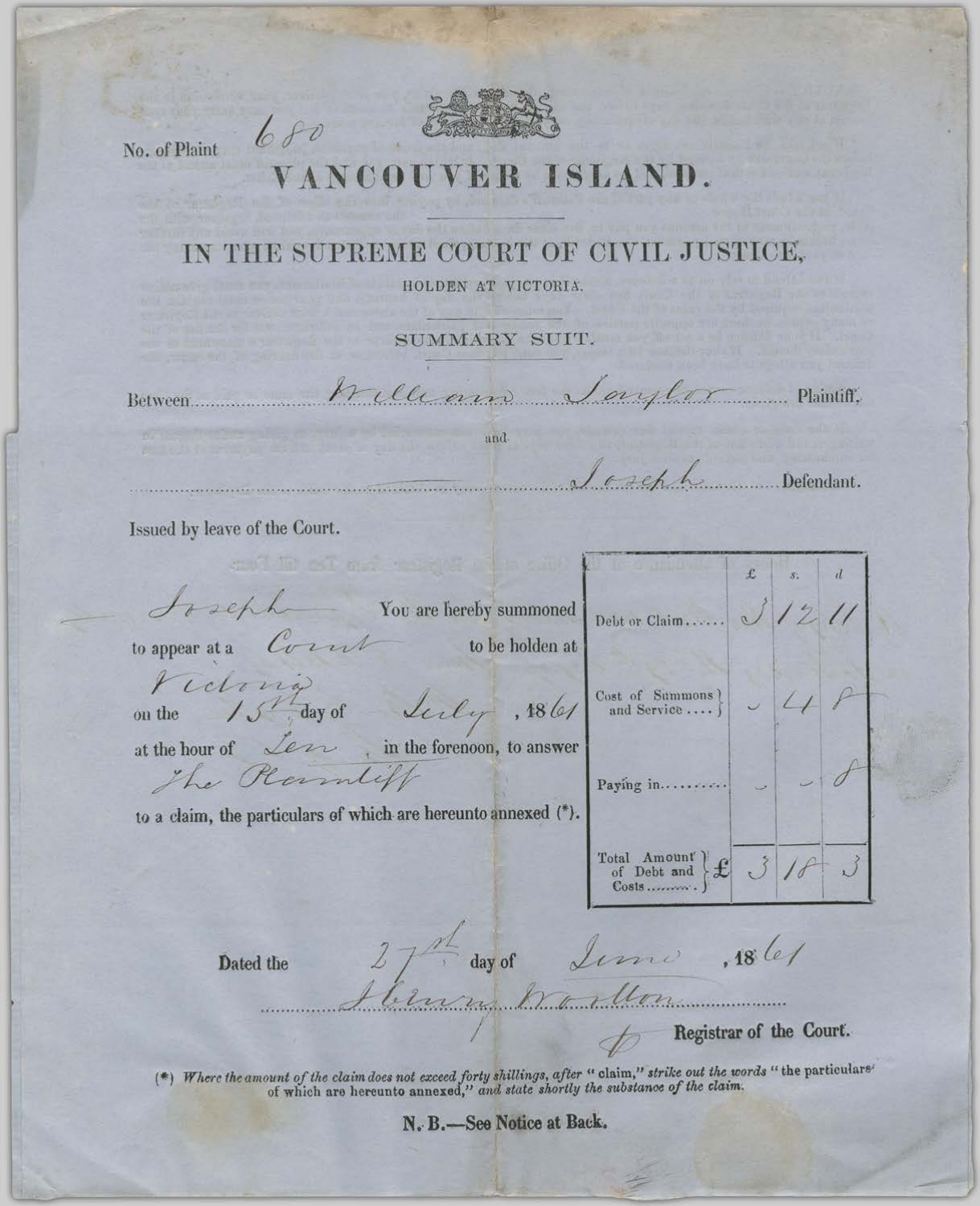NOTICE.-If you are desirous of confessing the Plaintiff's claim, you must deliver your confession to the Registrar of the Court five clear days before the day of appearing to this summons; but you may enter your conlession at any time before the day of appearing, subject to the payment of further costs.

If you and the Plaintiff can agree as to the amount due and the mode of payment, judgment may at any time before the Court-day be entered by the Registrar of the Court. In which case, you and the plaintiff must attend at the Registrar's office for that purpose, and no attendance by either of you will be necessary at the Court.

If you admit the whole or any part of the Plaintiff's demand, by paying into the office of the Registrar of the Caurt, at the Court House the amount so admitted, together with the costs, proportionate to the amount you pay in, five clear days before the day of appearance, you will avoid any further costs, unless in crse of part payment, the Plaintiff, at the hearing, shall prove a demand against you exceeding the sum so paid into Court.

If you intend to rely on as a defence, a set-off, infancy, coverture, or a statute of limitations, you must give notice thereof to the Registrar of the Court five clear days before the day of hearing, and your notice must contain the particulars required by the rules of the Court. You must also, in any of the above cases, then deliver to the Registrar as many copies, as there are opposite parties, of the notice and particulars, and an additional one fo Court. If your defence be a set-off, you must, within the same time, also deliver to the Registrar a statement of the particulars thereof. If your defence be a tender, you must pay into Court, before, or at the hearing of the cause, the amount you allege to have been tendered.

Notice of defence cannot be received unless the fees for entering and transmitting the same be paid at the time the notices are given.

If the debt or claim exceed five pounds, you may have the cause tried by a jury, on giving notice thereof in writing at the said office of the Registrar, two clear days at least before the day of trial, and on payment of the fees for summoning, and payable to such jury.

Summonses for witnesses and the production of documents may be obtained at the Office of the Registrar.

Hours of attendance at the Office of the Registrar from Ten till Four-A lopy of this Brit was served on the Sepadant presencity martes man thing ad and he The company of the a phonon and condensation which the network of a E tommen N N 1 best in Ti Ti

81.

 $10 + 5$ 

D. Jack ist

Jane Forth he are of Withers I

Neglistrar of the Court.